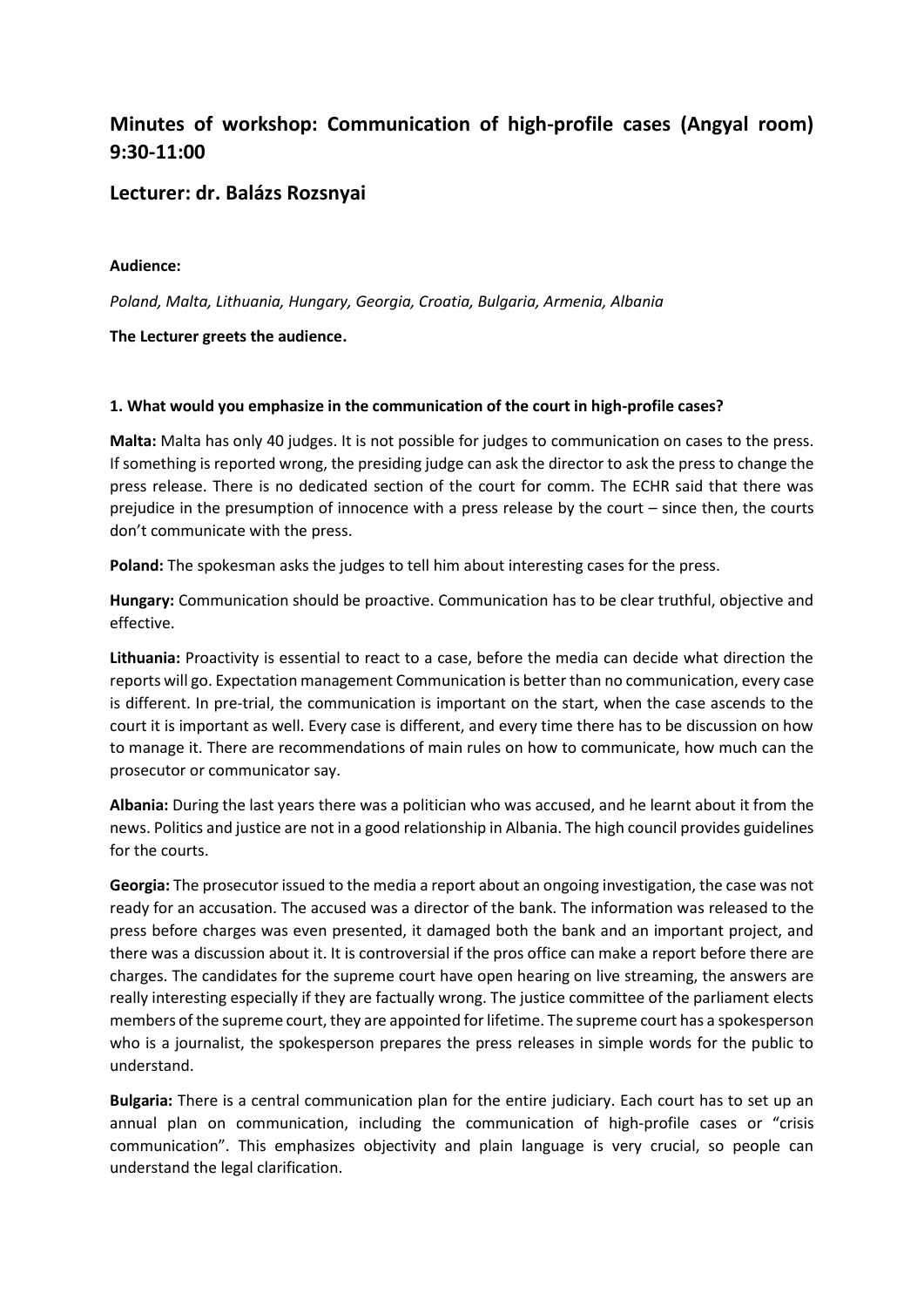**Armenia:** The judicial code has a body the supreme judicial council, this body is going to have a regulation about the basics of court communication to the public. This is a new body, formed after the judicial reforms. They are working on the draft regulation, and the courts are going to be using this in the future. In many states, the public trust towards the judiciary is not very high. Half of the people are satisfied and the other half is not, so some people have no high trust towards the judiciary. The judiciary reforms are similar in Albania and Armenia, communication is becoming more and more important.

**Croatia:** In Croatia many cases against politicians, former ministers etc. with accusations of corruption and other criminal actions. There is great public interest, so it's important that court communication with press effectively, proactive communication is a very important element. Courts usually communication after there is some info released by the parties or lawyers, and they are quite late with this. It is important to think beforehand, and the content of the communication is important as well.

## **2. Case Law discussion (case Nr. 1.)**

The participants discussed the nature of the preparatory hearing and the admittance of guiltiness regards to the new criminal code of Hungary.

**Malta**: The communication office should put out a release before trial, telling that the accused is expected to plead guilty, telling what is the minimum and the maximum – as expectation management. The judgements are sent to the internet immediately, and the media can quote it directly and instantly.

#### **L: With media interest, how fast do you make a press release?**

Croatia: It differs in 1<sup>st</sup> and 2<sup>nd</sup> instance courts. The journalist may attend a first instance judgement, but second instance judgement is only delivered in writing and not publicly announced.

**Georgia**: We try to write a judgement in advance for the reason that the press could be informed beforehand about it.

**Malta**: If you write the judgement after delivering it, it could be changed depending on the media reaction.

**Georgia**: There always is a draft, and all important issues are decided and written in minutes. You just have time to properly write it later. At the supreme court cases are usually decided without oral hearing, there are possibilities of attacks during this one month for the preparation of the judgement. We provide short information for press, giving the basic grounds of the judgement in simple language. We had a negative discussion.

## **L: If the press releases are sent after 3-4 hours, is it already too late? How fast should you release them?**

**Armenia**: There are many political cases. The prosecution office releases a communication that a person is guilty, and later the court finds him innocent: the public discussion turns against the courts in these cases. We have live streams, and the press releases are always late now. We could have press releases at the same time when the judgement is delivered, but it wouldn't work either. The policy should be general, and all actors should have a common guideline to inform the press.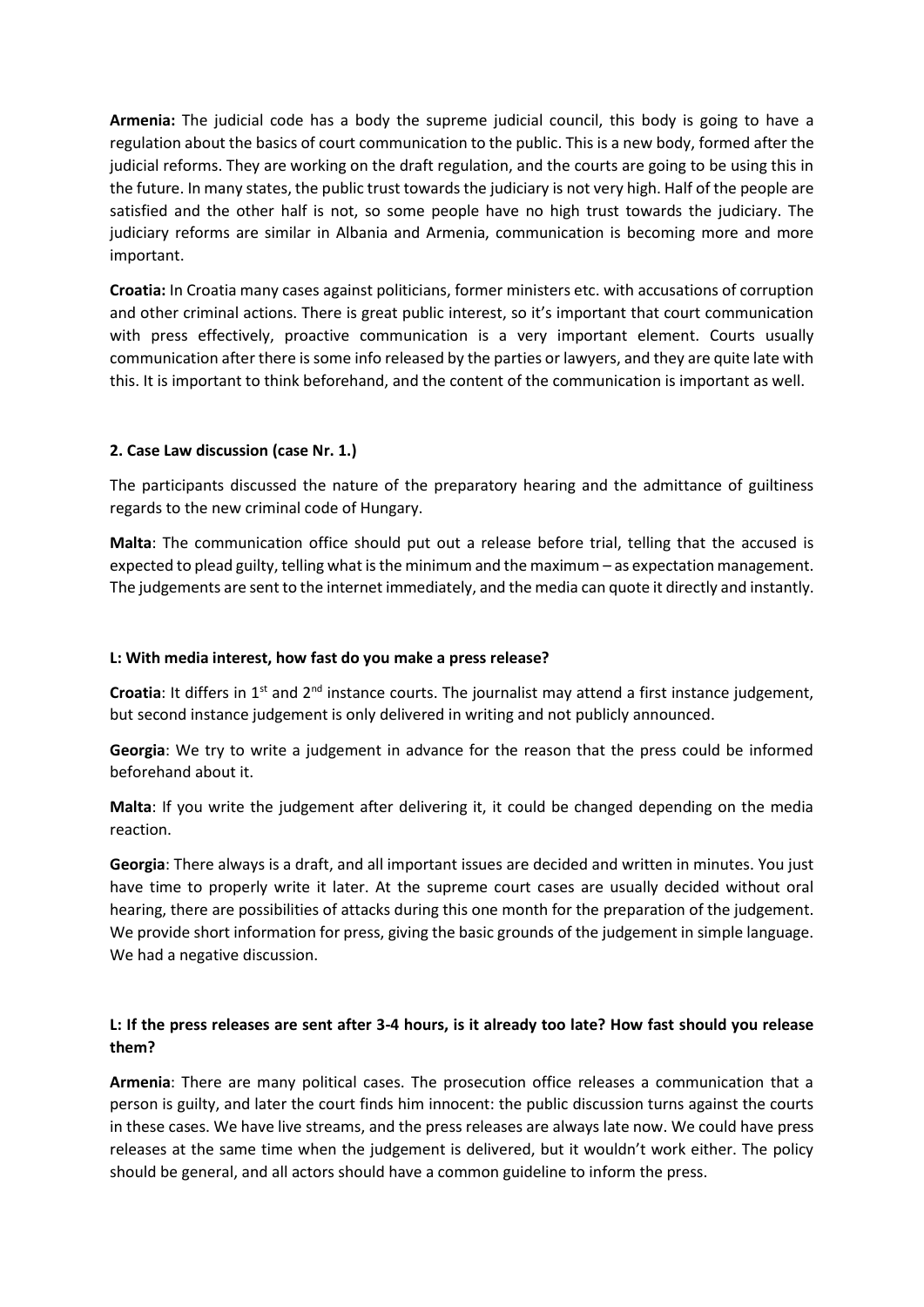**Hungary**: The supreme court the same methods are followed, in high-profile cases which attract great attention, a short press release is immediately released after judgement is delivered – this is done by the head of the panel, and it is sent to the press office. "Immediately" means on the same day, within 2-3 hours, I don't think it is late.

**Croatia**: We don't have lifetime imprisonment. The public can be very satisfied in this case, considering the crimes committed, the promptness of the proceeding is something for the public to be happy about.

**Albania**: If this case happened in Albania, the media would be very satisfied. It is possible in our country, that if the accused admitted the crime, only one third of the punishment can be adjudicated.

### **L: Do you have regular press conferences? How do you manage them?**

**Albania**: The head of the supreme court can make a press release in general, journalists are there, and they can ask questions. The president can be asked about any case, but usually the media asks about the cases that are at the center of discussion in the country at the time.

**Hungary**: Press conferences or "press breakfasts" are organized every 6 months. Leaders of the supreme court give a short explanation on the most important cases and changes of legislation. After, the journalist can ask questions and prepare interviews. There are also background talks if a case attracts high attention. It is usually done by the spokesperson or the head of department, to make the journalist understand the legal issues, it is usually done before a judgement is delivered. This way the media coverage can be proper, so this is an informal meaning.

**In other participants countries, no background talks like this exists. The participants with the help of the lecturer concluded, that politically sensitive cases and violent crime cases attract a lot of media attention. This media attention is best served with as fast as possible press releases – hours or minutes of delay to the general media blitz can be crucial in forming the public opinion about the courts. Another important aspect is the plainness of the language used, as it can be a strong determining factor when trying to make the general public understand the cases adjudicated. Overall, the participants agreed that court communication – with the notable exemption of Malta – is best done with a court communication office and court spokepersons, and as always, the speed and the plainness of the press release is crucial.**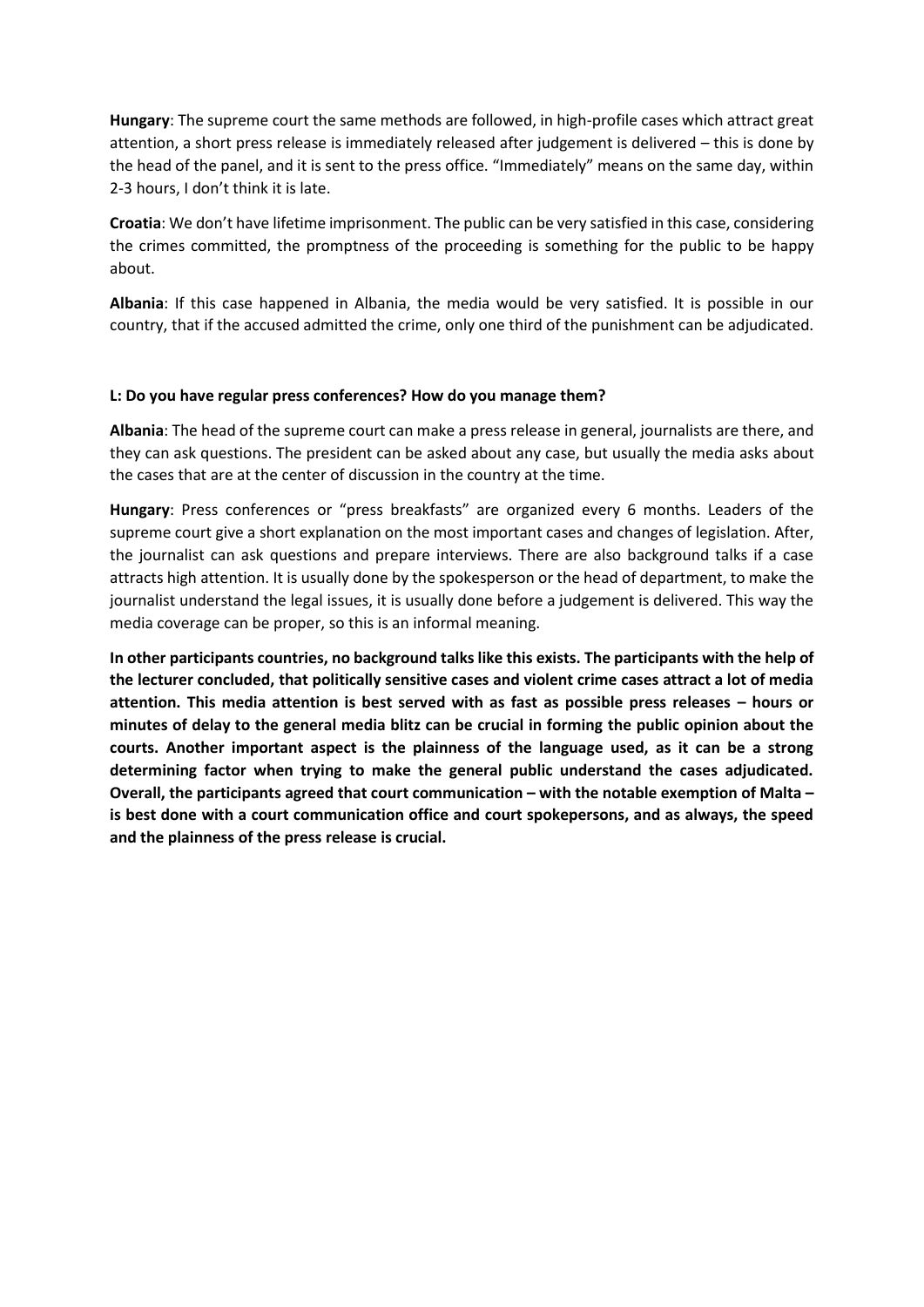# **Minutes of workshop: Communication of high-profile cases (Angyal room) 11:15-12:45**

# **Lecturer: dr. Balázs Rozsnyai**

#### **Audience:**

*Ukraine, Turkey, Romania, Poland, Montenegro, Macedonia, Hungary, Lithuania, Germany, Czech Republic, Bulgaria, Armenia, Albania*

### **The Lecturer greets the audience.**

### **1. What would you emphasize in the communication of the court in high-profile cases?**

**Albania:** We have court communication offices, which manage the releases. We don't have a general method with how to deal with these cases, we manage them like any other case – we try to be discrete, give proper and fast information.

**Armenia:** The public is giving more attention to high-profile cases, the judges try to provide information quickly. We don't have special offices for these cases, the public can be informed via media, or they can attend these cases in person. The media can ask a lot of questions.

**Bulgaria:** We publish a press release of the cases on a website, and we have press conferences. There are rules for Crisis communication, and they are uploaded on a website. It is necessary to explain the decision immediately, we have to proactively communicate the cases to journalists. Usually criminal cases are considered high-profile cases.

**Hungary**: One word: proactivity. We have to be up to date and prepared, we have to be very fast with the press releases. A spokesperson gives press conferences, and if there are mistakes, the judges can correct that. It is important to have a quick communication between court and press. High-profile cases must be communicated skilfully and quickly.

**Montenegro**: Our courts don't deal with high-profile cases very often. We can only talk about what we heard about the higher courts dealing with these kind of cases. We make press releases and try to be open, but I don't think we are proactive enough.

**Macedonia**: The press communicates with the media at every session during the trial. The prosecutor's office made a strong negative comment on a recent judgement of the judiciary, saying that is the reason why the public has no trust for the courts.

**Lithuania**: The spokesperson from the regional court acts as a buffer between the judges and the press.

**Poland**: Not every court has a spokesperson, and we don't have national guidelines. There is a huge scandal if the facts are represented inappropriately.

**Romania**: We have recently improved our guidelines for media communication. We have guidelines how to act on social media, on legislative and executive power, and guidelines to communication with representatives of other legal professions. In high-profile cases we sometimes create a crisis department, which takes action in very short and real time, telling as much as they can in all forms: phone, email, press conference etc. whatever is necessary.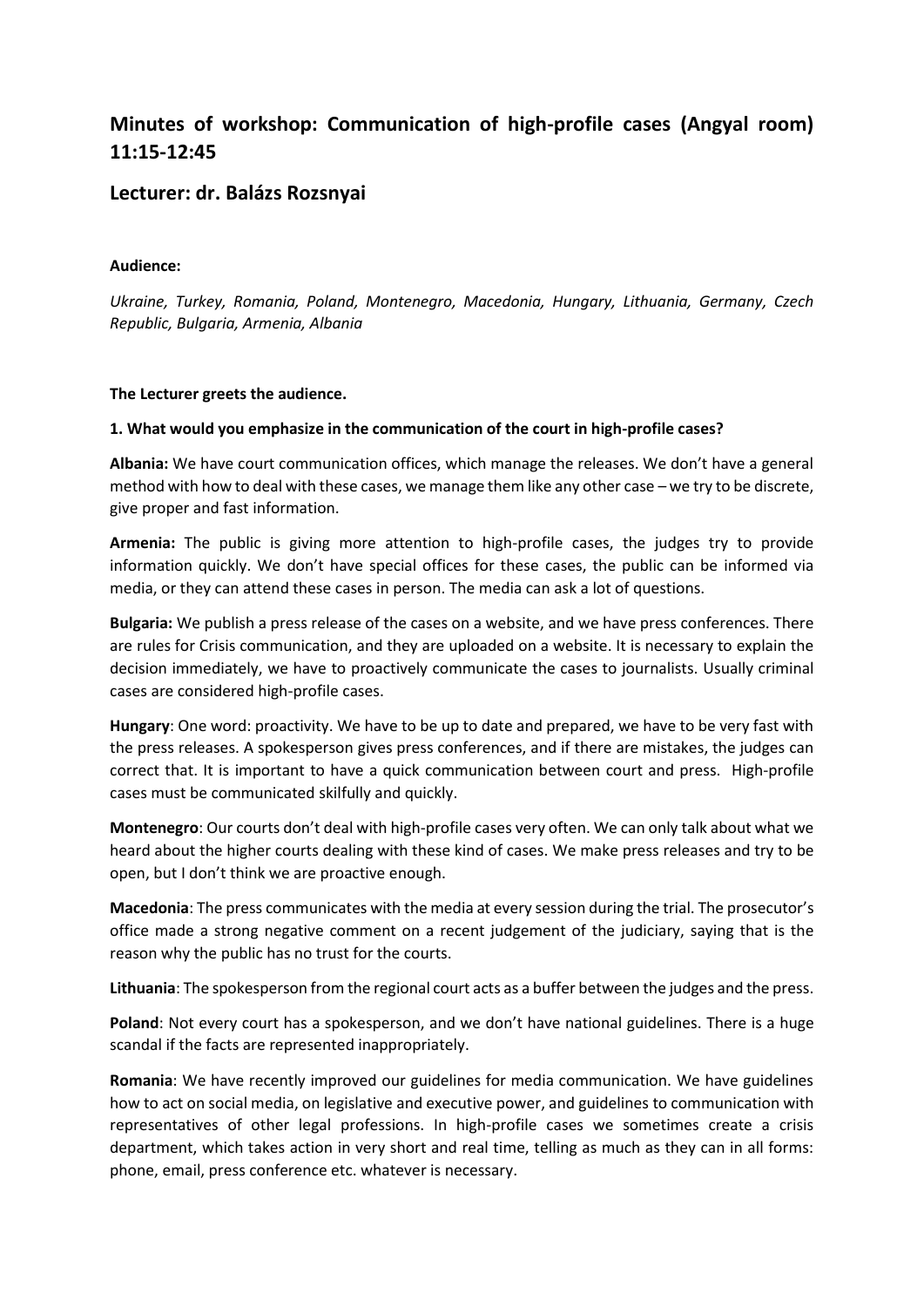**Ukraine**: Cases with politicians are high-profile. We have "press judges" depending on the court, some has 1 others have more. They give the press releases at the end of the whole proceedings, this press conference takes a short time. The cases are explained in 3 steps, they try to explain the whole text in a few minutes.

**Turkey**: From the judiciary, no one can talk about the case, only the prosecutors. In the guidelines, prosecutors can give short statements, or hold press conferences if necessary.

### **L: Should the press releases of the prosecutor's office and the courts be aligned?**

**Hungarian prosecutor**: Prosecutors should make short press releases at the court, we don't have a practice for it yet.

**Romania**: The prosecutor can give a press release, but the name can only be made public if it affect a public function, if it is not the case the name cannot be made public. If the indictment has reached the court, it has to pass a preliminary chamber, where the judge has to approve it and the trial can begin. Until it is approved it cannot be made public, and even then the judge can decide that the session is not public. So only when the trial begins can the indictment be made public. The court which has the file communicates with the media. There are special rules to hide the identity of the accused, but the public opinion has criticized this practice, that the name of the convicted cannot be known. All the evidence has to be left out of the criminal proceedings which could be used to identify the convicted person.

### **L: In terms of time, how fast do you think a press release has to be made?**

**Albania:** We do them after the judges decide on the case.

**Romania**: Minutes after the judgement. There is a website where you can view every decision, exept for those which are confidential. After the decision is made, you can give the judgement ot the press, and the press is waiting for us. In urgent cases I can send a message to the press, we have a national guideline with the relation of the mass media, adopted in 2012, it has now been improved, and it applies to all communication of the court. The press is obliged to tell the truth, or else they can be fined.

**Macedonia**: In Skopje, the public announcement the judge gives an oral explanation about the case, in some cases this explanation can last for maybe half an hour. 2-3 hours are too much, it needs to be done as fast as possible

#### **L: Do you have expert communicators employed by the courts in your country?**

**Lithuania**: In regional courts, we have communication experts, who are not lawyers. There are judges who are acting as spokespersons in lower courts.

**Macedonia**: We have spokesperson journalists in the higher courts.

**Bulgaria**: We have journalist spokespersons in the higher courts as well.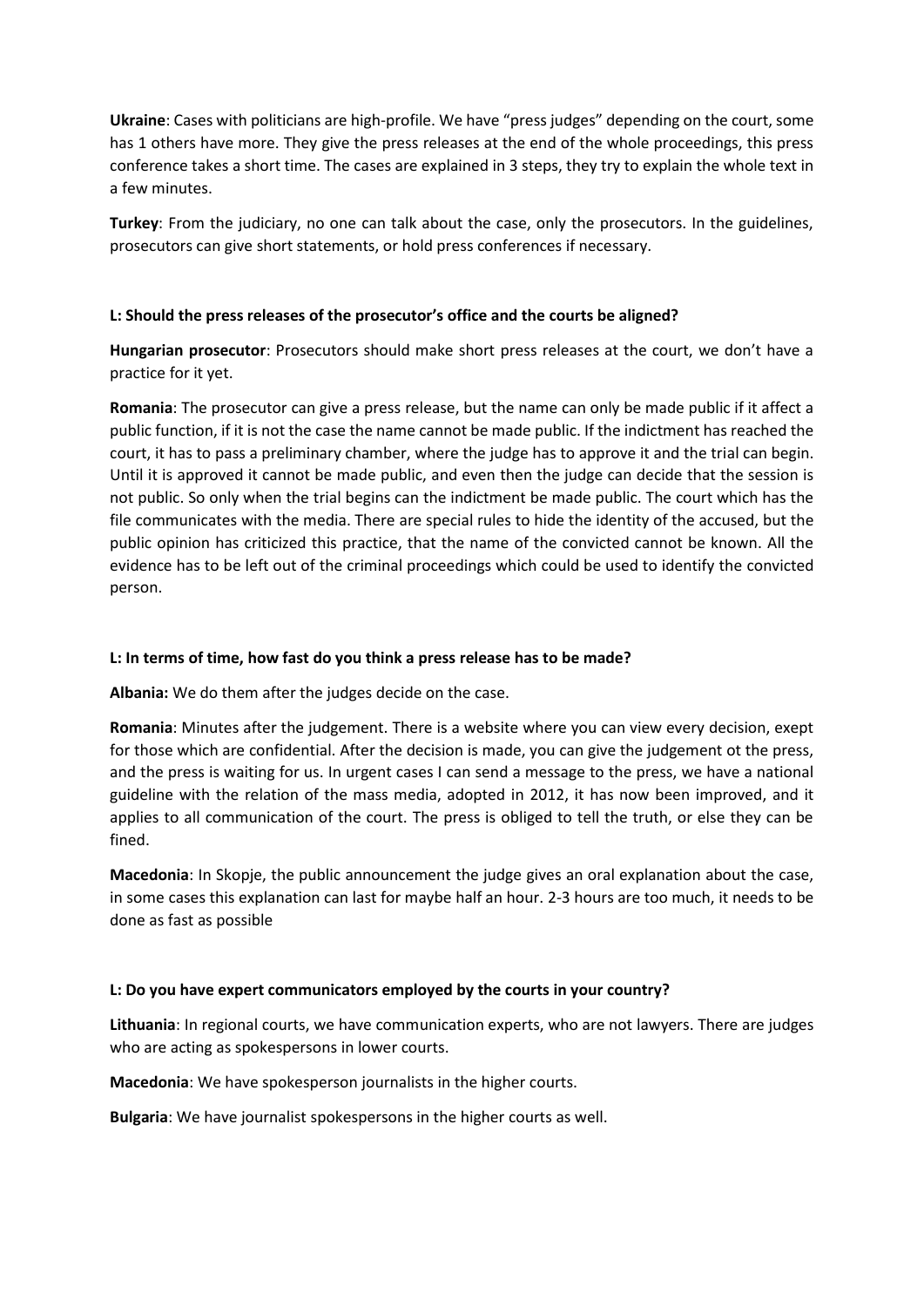#### **L: How do you organize your press conferences?**

**Czech Republic**: Press briefings are shorter, and a bit informal. After the announcement of the judgement, the rapporteur explains the case to a journalist in 5-10 minutes, this is a rather informal meeting. The briefings are very quick, faster than a regular press conference

#### **2. Case Law discussion (case Nr. 2.)**

**Montenegro**: We have to be prepared for the interest of the media. The judge has to know that his judgement would raise critical comments, it has to be organized that a spokesperson is given the judgement in advance with short explanations, to prevent these kind of outcries. The spokesperson has to talk with the judges, and they have to talk about it. Only short reasons are needed. He should be obliged to tell about the judgement before it is made.

**Germany**: Communication is not only about normal media, also social media, and is very difficult to control. Journalist have the ability to explain information, and it can be very important. The journalists have to be sufficiently educated, it is a long term work, and this could help dealing with these cases. Traditional media is the only way to have any control.

**Lecturer**: We had a court reporters training, but it could be improved to be done in a broader context.

**Macedonia**: In a small court, communication needs to be precise, careful, and internal communication is very important. If there is enough communication between members of the court, we can be prepared for dealing with the court.

**In the end, the participants concluded that court communication has to be improved constantly. An interesting debate erupted whether judges should be informing the court's spokesperson or communication's office about the contents of the judgement they are about to make, but there was an agreement on the part that press releases have to be near instant, and a delay of 2 or 3 hours are inacceptable in the age of social media. However, some countries are following a national guideline on all court communications, which is viewed as being overall helpful. The group has found that there are certain differences between countries, but the methods are**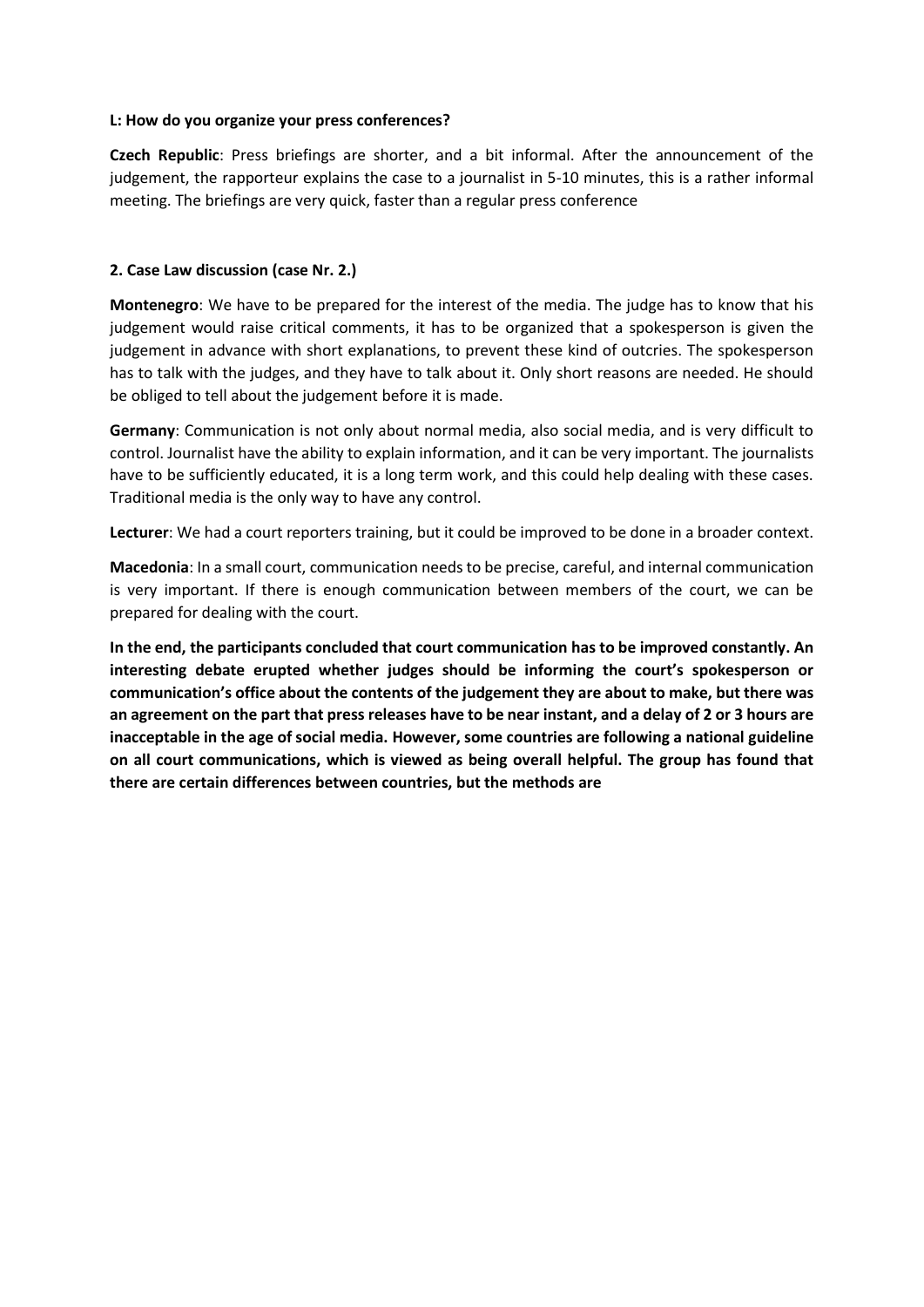# **Minutes of workshop: Communication of high-profile cases (Angyal room) 14:00-15:30**

## **Lecturer: dr. Balázs Rozsnyai**

#### **Audience:**

*Montenegro, Turkey, Spain, Romania, Hungary, Poland, Macedonia, Latvia, Croatia, Armenia, Albania*

**The Lecturer greets the audience.** 

#### **1. What would you emphasize in the communication of the court in high-profile cases?**

**Armania**: We don't have a certain regulation to follow, but communications with the press is done by the court, and not the judges themselves. It is important to make sure that there are no unexpected events, we have to prepare for that.

**Albania**: In a high-profile case with a serious charge against a leading politician, it took 2 years for the court to reach a decision. The judgement took 8 hours to be pronounced, during which time there was speculation whether he will be acquitted or condemned, it is not usual that judgements take this long to be pronounced. The judgement was published fully reasoned and broadcast live, and this way there was no reason for speculation, so it took a long time but there was no misunderstanding. If the judgement would be repealed, we would not be able to comment on the judgement. Our press office might would explain why exactly was the first instance judgement repealed, answering the questions of the journalists, ideally organizing a press conference.

**Croatia**: We have spokespersons in the supreme court, and they prepare the press releases and the website.

**Macedonia**: There is a coordination between members of the court, and this would then be communicated by the spokesperson.

**Hungary**: Preparing is important, to have the information about the case from the judges, and this requires an effective internal communication. The president of the supreme court also prescribes the way to communicate in these cases, e.g. when to give press releases etc. We don't have a communication strategy yet, but in an overall strategy we have some instructions about communications.

**Turkey**: Judges and prosecutors are expected to communicate as spokespersons. They report and communicate high-profile cases.

**Spain**: There are 35 journalists working in the high courts, coordinating with judges. If needed the communication officials decide together how the high-profile cases will be communicated to the public. They usually do a press release, most courts have a website and put it on there.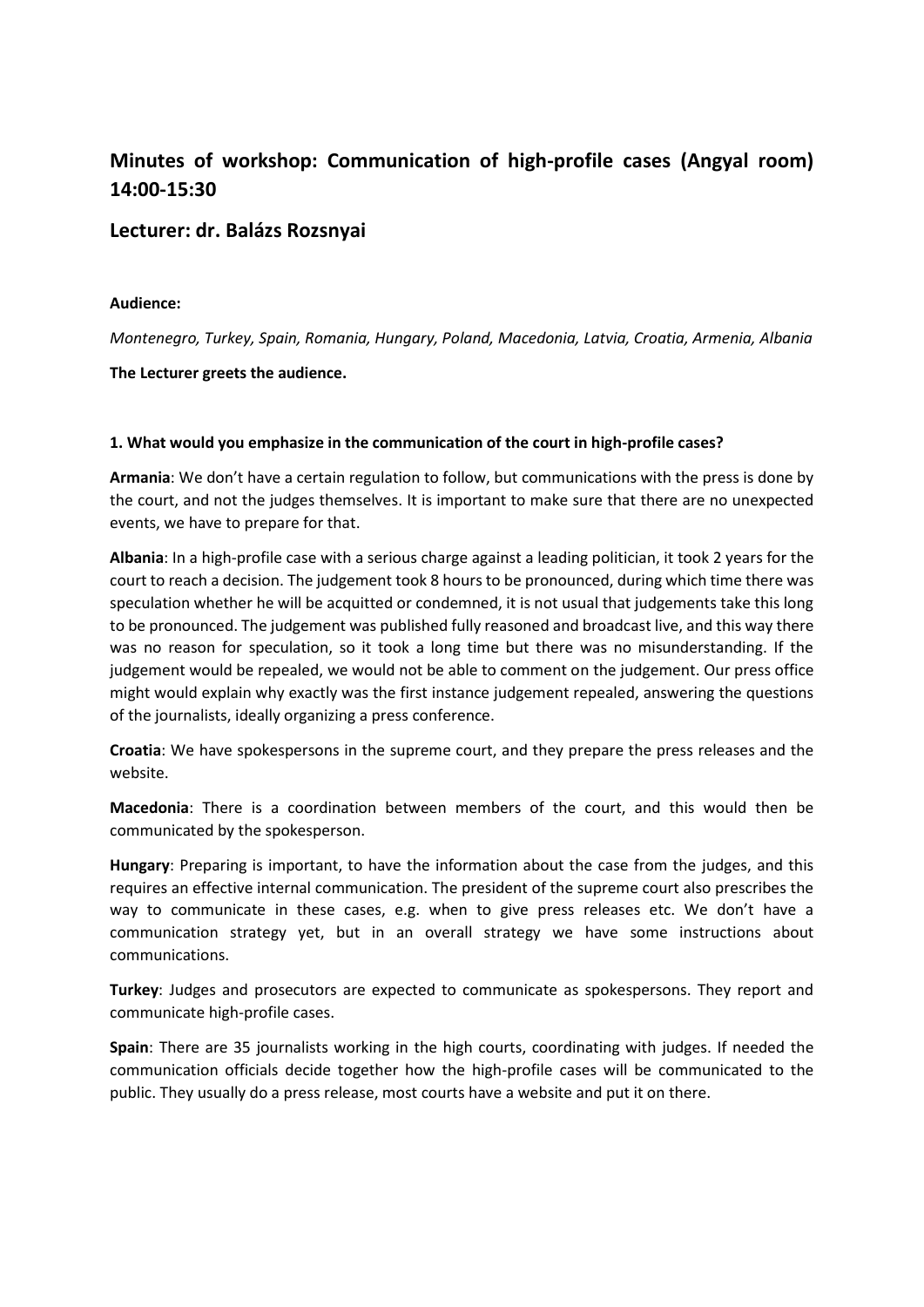#### **L: In terms of time, how fast do you think a press release has to be made?**

**Georgia**: It depends on the case. In one case we had a really big media pressure, the media would comment that the judiciary is under pressure from the government etc. We gave a press release that we are working on the case dealing with the admissibility criteria, and we would put it on the website as soon as the decision is made. Journalists were very unethical, because after the judgement they went to search for the homes of the judges, and it was a very bad experience for their families. It was pointless, because judges are not allowed to comment on their own cases.

**Spain**: There should have been a communication's office, so that someone would explain the case to the journalists, it is a job of a professional to manage these things. I can almost always guess what the headlines would be next day given the information.

**Georgia**: Yes I would have talked to a spokesperson if we had one, but unfortunately didn't.

**Croatia**: When the parties hear from the media first about a judgement, they would complain, but we give the press release when the judgement leaves the building, this is expected in modern times.

### **2. Case Law discussion (case Nr. 2.)**

**Spain**: Communication could have been improved. There should have been an oral hearing, telling there was not enough evidence. The judge should have made it more open without the image and the name of the victim girl. Media is more interested with emotions, I would have provided the media with a press release. The media should have had access to a spokesperson, so that they can report more effectively. It is important to have the initiative when communicating, communication's offices are more coordinated, and better at communicating then judges.

**Albania**: The court could help to limit the effects the aftermath. The court should have explained the judgement immediately, not wait for the next day like in the case. There was a political debate about immigration, so it was a very hard case to discuss.

**Georgia**: There should have been an immediate response to avoid misunderstanding. The spokesperson has to communicate with the judge immediately after the judgement has been delivered, and give an explanation as fast as possible. Waiting for the next day in this case was very harmful, there should be a crisis plan in place.

**Croatia**: The communication channel has to exist, and the spokesperson has to have good relation with the journalists. It is important that the spokesperson or the president always gives correct information. It is not good if the judge presents a different case than the spokesperson. The press can be informed in a few words easily with a good spokesperson.

**Albania**: It is always bad to start a war with the press, they will always win, it was a great mistake on the part of the judge.

**Poland**: Channels of communication are sometimes not enough. It is hard to communicate about the case with the spokesperson if it is still before the judgement is delivered, and the outcome is not certain. There was an insufficient assessment of the case, it is necessary to expect public interest and emotions, therefore the possible consequences. The press conference was a day too late, nobody would be interested in this explanation, and it was in vain.